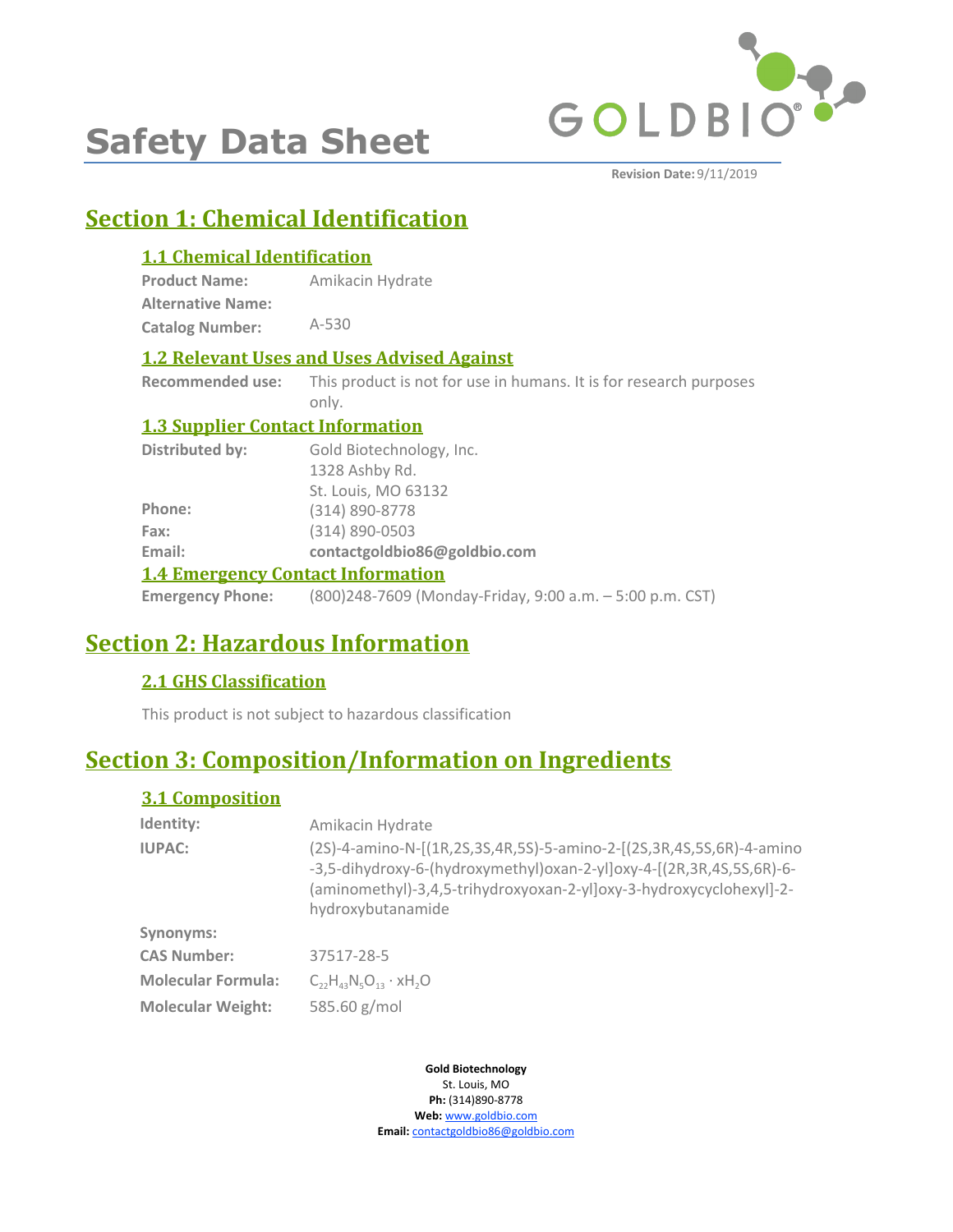# **Section 4: First Aid Measures**

### **4.1 Detailed First Aid Measures**

| <b>Inhalation:</b>         | If breathed in, move person into fresh air. If not breathing, give<br>artificial respiration. Consult a physician.                                    |
|----------------------------|-------------------------------------------------------------------------------------------------------------------------------------------------------|
| Skin:                      | Immediately wash skin copiously with soap and water. Take victim<br>immediately to hospital. Consult a physician.                                     |
| Eye:                       | Immediately rinse out with water for at least 15 minutes. Assure<br>adequate flushing by separating the eyelids with fingers. Consult a<br>physician. |
| Ingestion:                 | Wash out mouth with water. Drink plenty of water. Consult a<br>physician. Never give anything by mouth to an unconscious person.                      |
| <b>Notes to Physician:</b> | Treat symptomatically and supportively.                                                                                                               |

### **4.2 Most Important Symptoms And Effects, Either Acute Or Delayed**

The most important known symptoms and effects are described in the labeling (see section2). And /or in section 11.

### **4.3 Indication of immediate medical attention and special treatment needed**

Not available

# **Section 5: Fire Fighting Measures**

### **5.1 Conditions of flammability:**

Not flammable or combustible.

#### **5.2 Suitable extinguishing media:**

Use water spray, alcohol-resistant foam, dry chemical or carbon dioxide.

### **5.3 Specific hazards arising from the chemical**

During a fire, highly toxic gases may be generated by thermal decomposition or combustion – Carbon Oxides, Nitrogen Oxides (NOx).

#### **5.4 Specific protective actions for fire-fighters:**

Wear self-contained breathing apparatus and protective clothing to prevent contact with skin and eyes.

# **Section 6: Accidental Release Measures**

### **6.1 Personal precautions, protective equipment and emergency procedures:**

Use personal protective equipment. Avoid breathing vapors, mist or gas. Ensure adequate ventilation.

#### **6.2 Environmental precautions:**

Do not let product enter drains.

#### **6.3 Methods and materials for containment and cleaning up:**

Soak up with absorbent material, discard.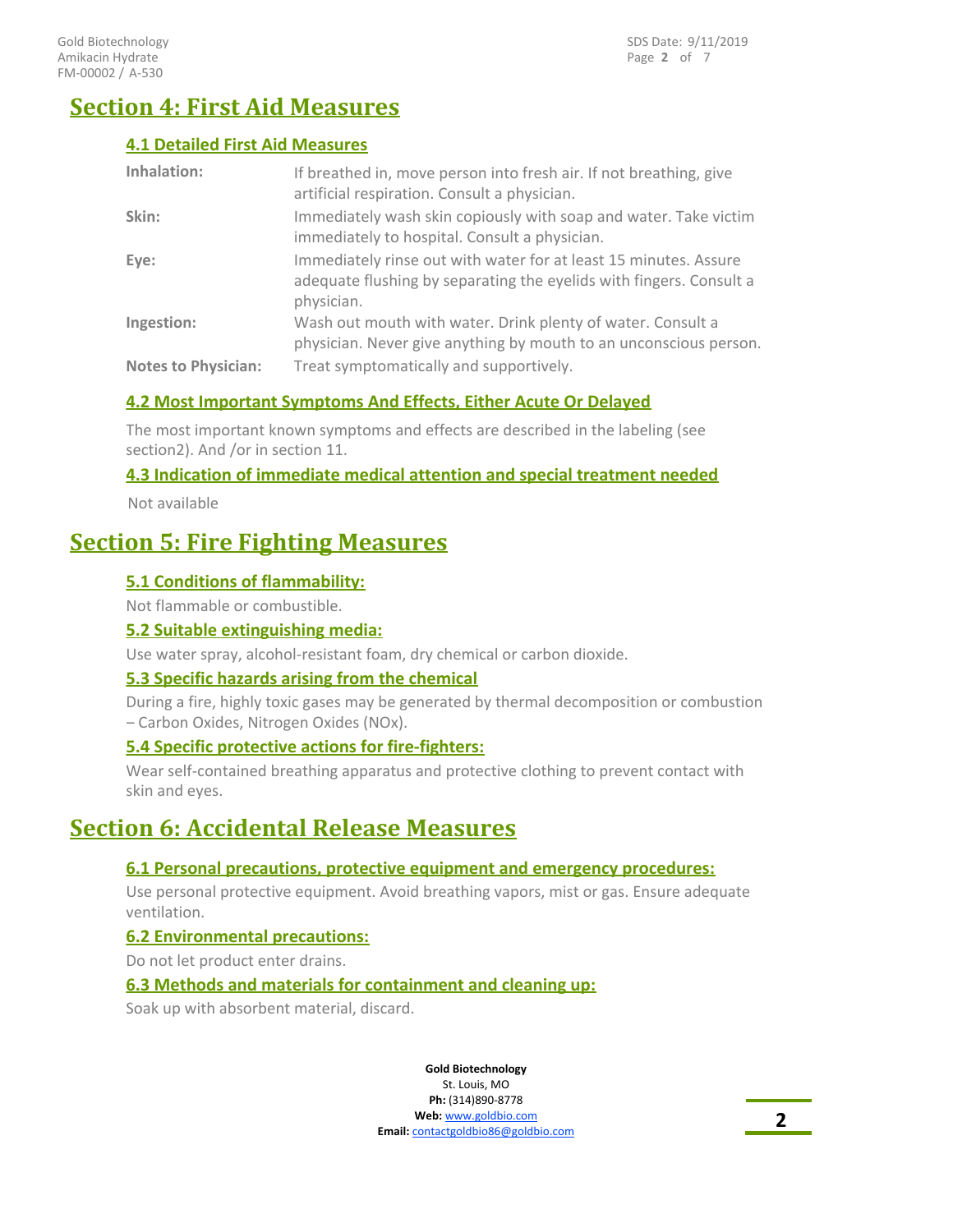Page **3** of 7 SDS Date: 9/11/2019

# **Section 7: Handling and Storage**

### **7.1 Precautions for safe handling:**

Always wear personal protective equipment (PPE, see section 8).

**7.2 Conditions for safe storage, including and incompatibilities:**

Keep container tightly closed.

Store desiccated at 4°C.

# **Section 8: Exposure Controls / Personal Protection**

### **8.1 Control Parameters:**

Contains no substances with occupational exposure limit values.

#### **8.2: Appropriate engineering controls:**

Contains no substances with occupational exposure limit values.

### **8.3 Personal Protective Equipment (PPE):**

**Eye/Face Protection:** Safety glasses with side-shields conforming to EN166. Use equipment for eye protection tested and approved under appropriate government standards such as NIOSH (US) or EN 166(EU).

**Skin Protection:** Handle with gloves. Gloves must be inspected prior to use. Use proper glove removal technique - without touching outer surface of glove - to avoid skin contact with this product. Dispose of contaminated gloves after use in accordance with applicable laws and good laboratory practices. Wash and dry hands. The type of protective equipment must be selected according to the concentration and amount of the dangerous substance at the specific workplace.

**Respiratory Protection:** Where risk assessment shows air-purifying respirators are appropriate use a full-face particle respirator type N100 (US) or type P3 (EN 143) respirator cartridges as a backup to engineering controls. If the respirator is the sole means of protection, use a full-face supplied air respirator. Use respirators and components tested and approved under appropriate government standards such as NIOSH (US) or CEN (EU).

**Other Protective Clothing or Equipment:** Wear appropriate protective clothing to prevent exposure.

# **Section 9: Physical and Chemical Properties**

### **9.1 General chemical and physical properties**

**Appearance:** White Powder **Odor:** Not Available **Odor Threshold:** Not Available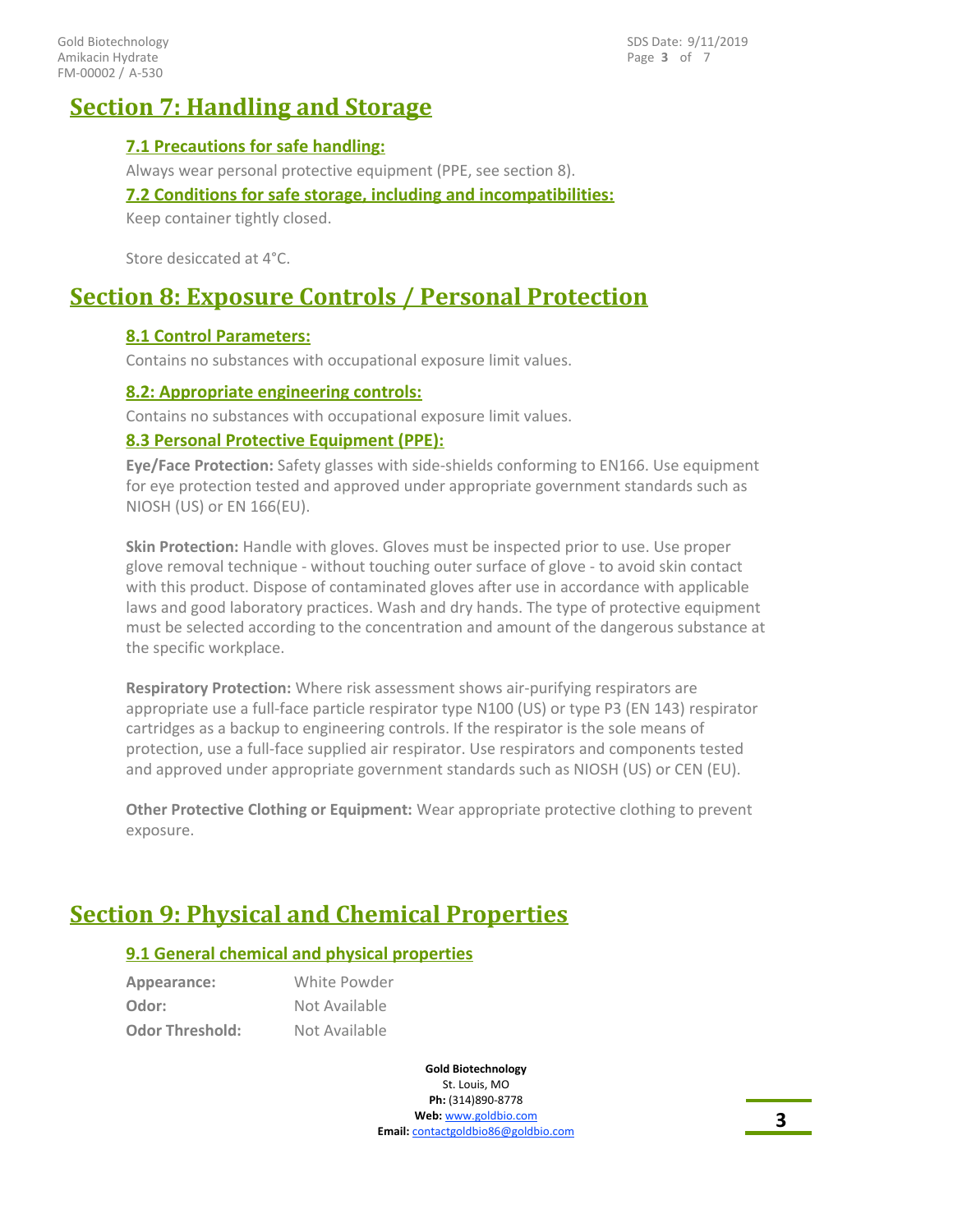| pH:                           | Not Available |
|-------------------------------|---------------|
| <b>Melting Point:</b>         | Not Available |
| <b>Freezing Point:</b>        | Not Available |
| <b>Boiling Point/Range:</b>   | Not Available |
| <b>Flash Point:</b>           | Not Available |
| <b>Evaporation Rate:</b>      | Not Available |
| <b>Lower Explosion Limit:</b> | Not Available |
| <b>Upper Explosion Limit:</b> | Not Available |
| <b>Vapor Pressure:</b>        | Not Available |
| <b>Vapor Density:</b>         | Not Available |
| <b>Relative Density:</b>      | Not Available |
| Solubility:                   | Not Available |
| <b>Partition Coefficient</b>  |               |
| n-octanol/water:              | Not Available |
| <b>Auto-Ignition</b>          |               |
| Temperature:                  | Not Available |
| Decomposition                 |               |
| Temperature:                  | Not Available |
| <b>Viscosity:</b>             | Not Available |

# **Section 10: Stability and Reactivity Data**

### **10.1 Reactivity:**

Not available

#### **10.2 Chemical Stability:**

Stable under recommended storage conditions.

#### **10.3 Possibility of hazardous reactions:**

Not available.

#### **10.4 Conditions to avoid:**

Incompatible materials.

#### **10.5 Incompatible materials:**

Strong oxidizing agents.

### **10.6 Hazardous decomposition products:**

Hazardous decomposition products formed under fire conditions. - Carbon Oxides, Nitrogen Oxides (NOx)

# **Section 11: Toxicological Information**

#### **11.1 Toxicological effects**

**Acute toxicity:**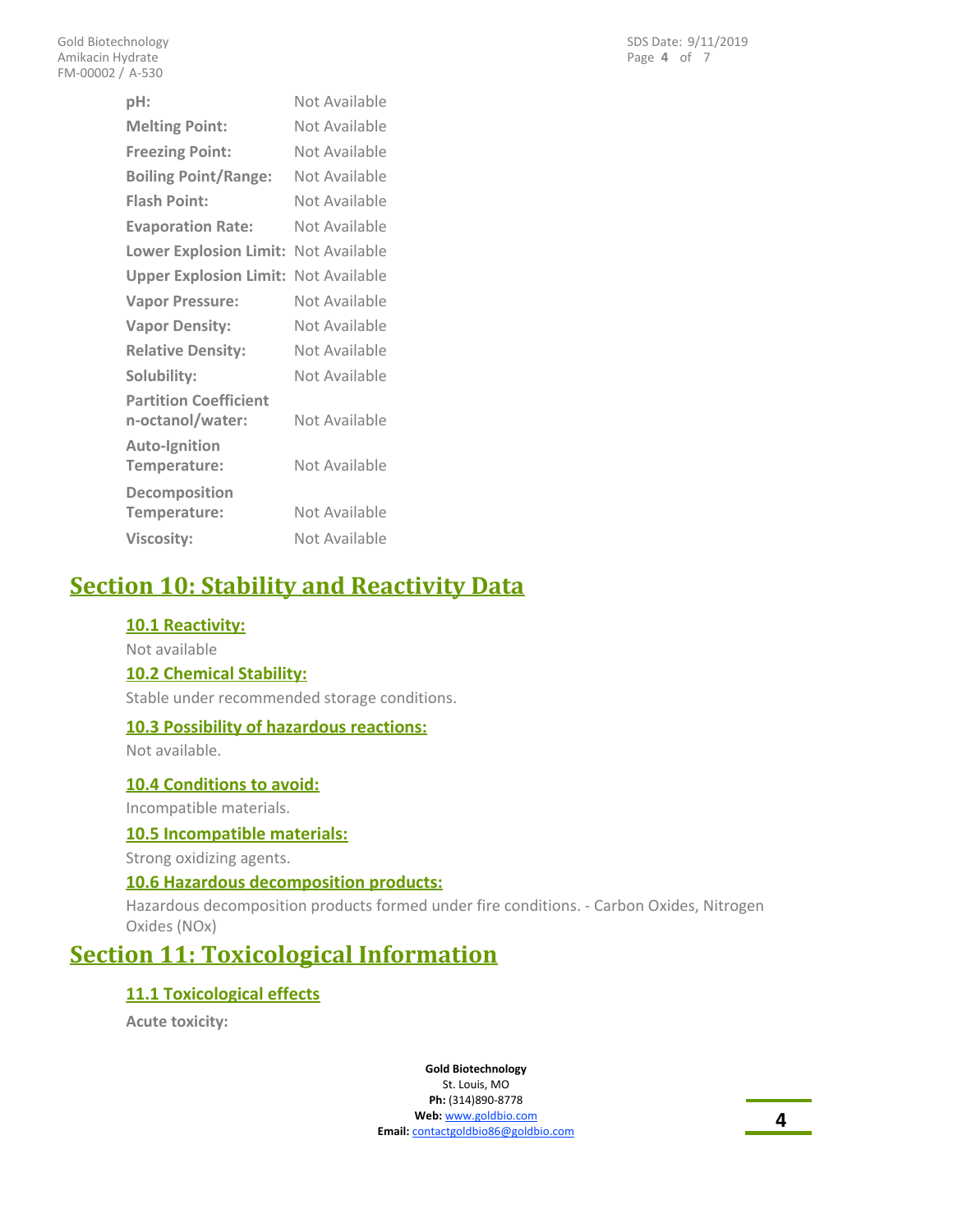Amikacin Hydrate Oral:  $LD_{50}$  (Mouse) > 6000 mg/kg

#### **Skin corrosion/irritation:**

Not available.

**Respitory or skin sensitization:**

#### Not available.

**Germ cell mutagenicity:**

Not available.

#### **Carcinogenicity:**

| IARC:         | No component of this product present at levels greater than or equal<br>to 0.1% is identified as probable, possible or confirmed human<br>carcinogen by IARC.  |
|---------------|----------------------------------------------------------------------------------------------------------------------------------------------------------------|
| <b>ACGIH:</b> | No component of this product present at levels greater than or equal<br>to 0.1% is identified as probable, possible or confirmed human<br>carcinogen by ACGIH. |
| NTP:          | No component of this product present at levels greater than or equal<br>to 0.1% is identified as probable, possible or confirmed human<br>carcinogen by NTP.   |
| OSHA:         | No component of this product present at levels greater than or equal<br>to 0.1% is identified as a carcinogen or potential carcinogen by<br>OSHA.              |

#### **Reproductive toxicity:**

Not available.

#### **STOT-single exposure:**

Not available.

#### **STOT-repeated exposure:**

Not available.

#### **Aspiration hazard:**

Not available.

#### **Likely routes of exposure:**

Respiratory organs, mouth, skin, and eyes.

#### **Symptoms of exposure:**

Aminoglycosides are associated with significant nephrotoxicity and/or ototoxicity. Laboratory experiments have shown teratogenic effects. To the best of our knowledge, the chemical, physical, and toxicological properties have not been thoroughly investigated.

#### **Additional Information:**

RTECS: WK1955000

# **Section 12: Ecological Information**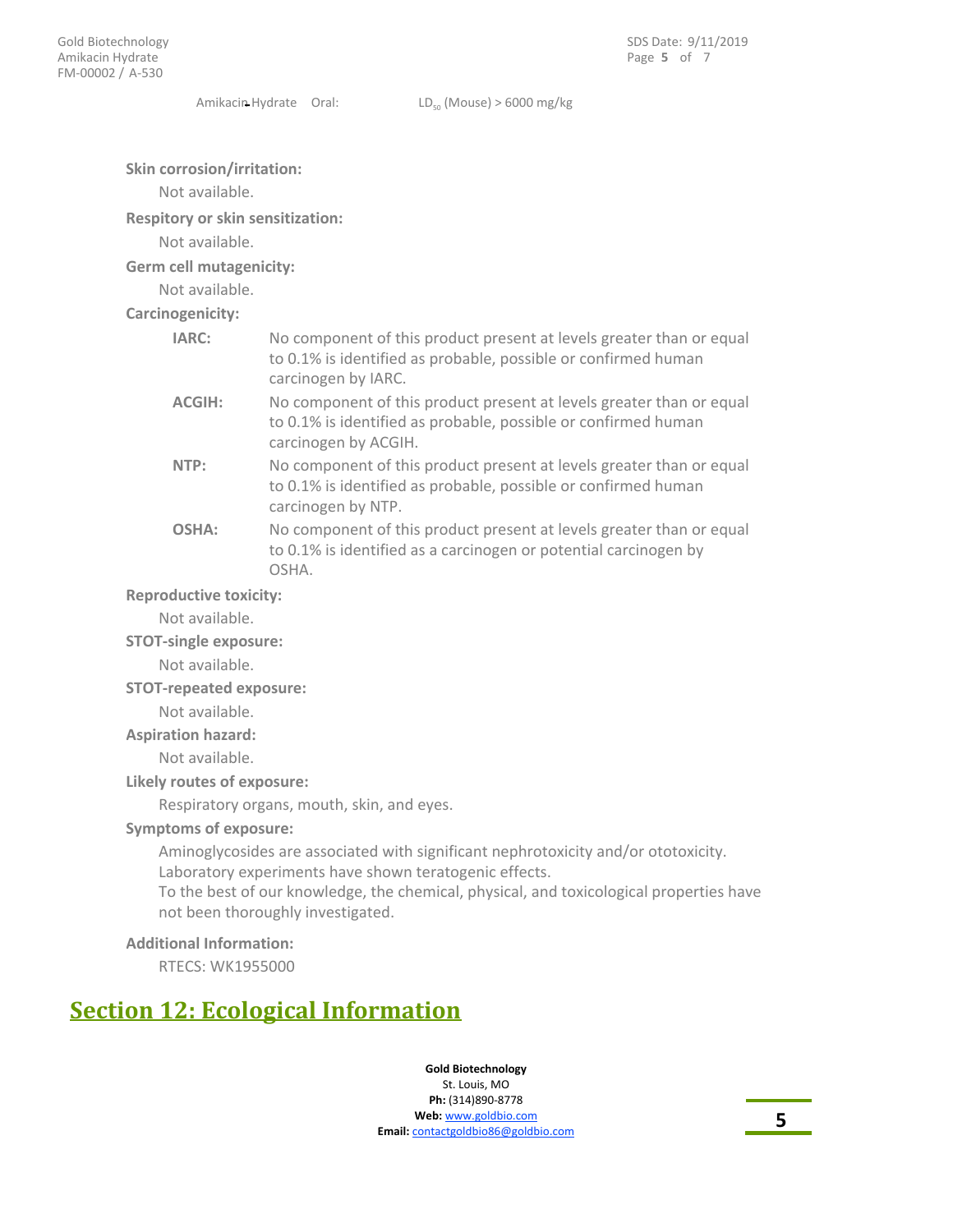FM-00002 / A-530 Gold Biotechnology Amikacin Hydrate

Page **6** of 7 SDS Date: 9/11/2019

### **12.1 Toxicity:**

Not available.

# **12.2 Persistence and degradability:**

Not available.

#### **12.3 Bioacumulative potential:** Not available.

# **12.4 Mobility in soil:**

Not available.

### **12.5 Other adverse effects:**

None.

# **Section 13 Disposal Considerations**

Dispose of product in accordance with local rules and regulations.

# **Section 14: Transport Information**

# **14.1 US Department of Transportation (DOT)**

This material is considered to be non-hazardous for transport.

### **14.2 International Maritime Dangerous Goods (IMDG):**

This material is considered to be non-hazardous for transport.

### **14.2 International Air Transportation Association (IATA)**

This material is considered to be non-hazardous for transport.

# **Section 15: Regulatory Information**

#### **SARA 302 Components:**

SARA 302: No chemicals in this material are subject to the reporting requirements of SARA Title III, Section 302.

### **SARA 313 Components:**

SARA 313: This material does not contain any chemical components with known CAS numbers that exceed the threshold (De Minimis) reporting levels established by SARA Title III, Section 313.

#### **SARA 311/312 Hazards:**

Chronic Health Hazard

| <b>Massachusetts Right To Know Components:</b> | $CAS - No.$ |
|------------------------------------------------|-------------|
| Amikacin Hydrate                               | 37517-28-5  |
| <b>Pennsylvania Right To Know Components:</b>  | $CAS - No.$ |
| Amikacin Hydrate                               | 37517-28-5  |
| <b>New Jersey Right To Know Components:</b>    | $CAS - No.$ |
| Amikacin Hydrate                               | 37517-28-5  |